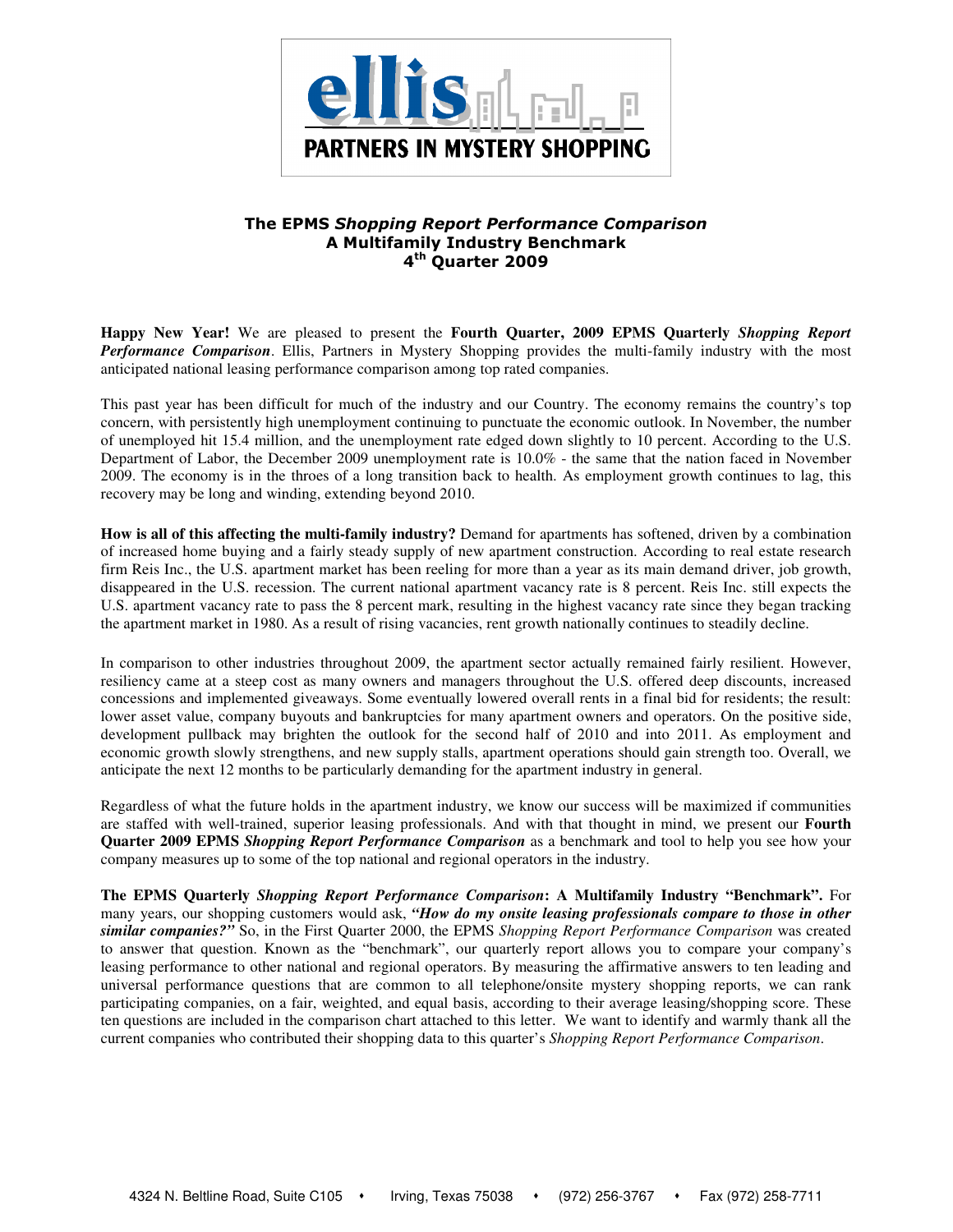| <b>Alliance Residential Company</b> | E & S Ring Corporation              | Prometheus Real Estate Group |
|-------------------------------------|-------------------------------------|------------------------------|
| Amli Residential                    | Fogelman Management Group           | <b>RAM Partners, LLC</b>     |
| BH Management Services, Inc.        | Gables Residential                  | SARES.REGIS Group            |
| Bozzuto & Associates                | <b>Greystar Management Services</b> | Sequoia Equities             |
| <b>BRE</b> Properties               | Kettler Management                  | Simpson Property Group       |
| Capreit                             | Legacy Partners Residential, Inc.   | The Bainbridge Companies     |
| Capstone Real Estate                | <b>Lincoln Property Company</b>     | UDR                          |
| <b>Carmel Partners</b>              | Milestone Management                | Venterra Realty              |
| <b>Colonial Properties Trust</b>    | Mission Residential, LLC            | Village Green Companies      |
| CTL Management, Inc.                | Pinnacle                            | <b>Waterton Residential</b>  |
| <b>CWS</b> Apartment Homes          | Post Properties                     | Weidner Apartment Homes      |

#### **Fourth Quarter 2009 Averages Result in Three New Score Records: A new high overall score – 92.6%; a new high first place score – 98.1%; and the highest last place score ever – 80.3%!**

As evidenced in prior quarters, the first quarter and fourth quarter scores typically reflect the highest scores for the year. These record breaking numbers come at a time of uncertainty but reflect the fact that you can lead, motivate and keep teams focused on the priority in spite of an up and down economic environment. Overall scores improved by 1.7%, comparing last year's fourth quarter average with this year's fourth quarter average. Considering the number of shops that are factored into these scores, the gain is indicative of the times and the quest for nothing less than exceptional leasing performance and outstanding service to the customer.

Below is a 10-year summary of the fourth quarter benchmark averages as well as the highest and lowest average scores of the participants. The 17.8 point gap between the top and bottom companies this quarter as compared to last year's 22.3 point gap clearly shows that there is a strong focus on performance improvement.

| <b>Third Quarter</b>             | <b>Overall Average</b> | <b>High</b> | Low   | <b>Total Shops</b> |
|----------------------------------|------------------------|-------------|-------|--------------------|
| 4 <sup>th</sup> Quarter 2009     | 92.6%                  | 98.1%       | 80.3% | 4,092              |
| 4 <sup>th</sup> Quarter 2008     | 90.9%                  | 97.8%       | 75.5% | 4,878              |
| 4 <sup>th</sup> Quarter 2007     | 87.7%                  | 96.9%       | 72.1% | 5,075              |
| 4 <sup>th</sup> Quarter 2006     | 86.2%                  | 95.7%       | 74.3% | 4.441              |
| 4 <sup>th</sup> Quarter 2005     | 83.3%                  | 93.9%       | 69.8% | 3.796              |
| 4 <sup>th</sup> Quarter 2004     | 86.2%                  | 93.9%       | 66.7% | 5,448              |
| $4th$ Quarter 2003               | 88.1%                  | 94.4%       | 76.3% | 5,131              |
| 4 <sup>th</sup> Quarter 2002     | 85.0%                  | 90.8%       | 75.2% | 2,145              |
| $\overline{4^{th}}$ Quarter 2001 | 82.7%                  | 88.9%       | 64.7% | 1.917              |
| $4th$ Quarter 2000               | 80.6%                  | 89.2%       | 60.0% | 1.261              |

Consistency, determination and raising the bar are words that we continue to hear from our top performers. This quarter's high scores are reflective of their dedication to improvement.

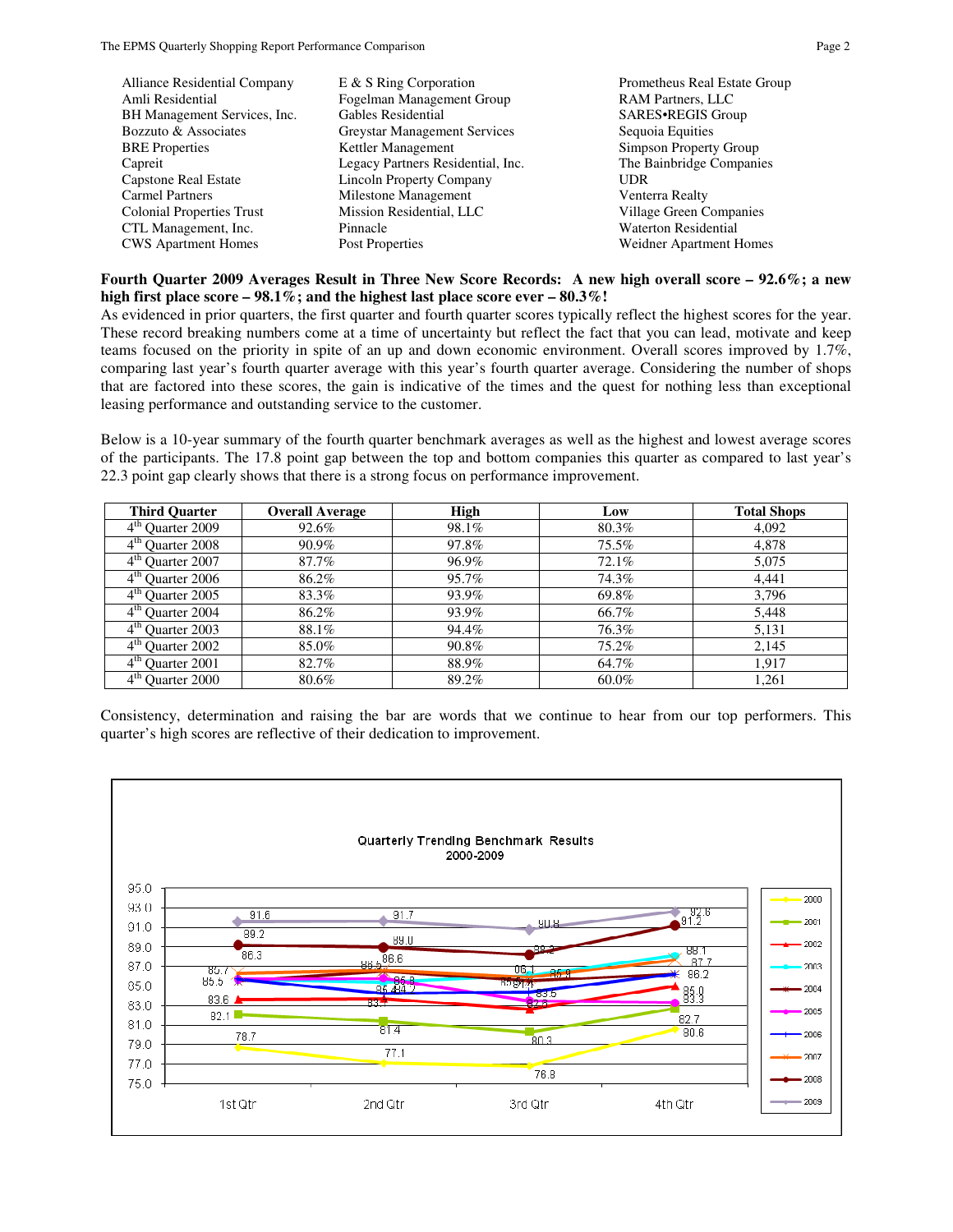**Gables Residential tops this Quarter's Benchmark - Highest Individual Company Score in the History of the Comparison – 98.10%!** Amidst a troubling economy**,** Atlanta-based **Gables Residential Services** has established a new "benchmark" for the EPMS Quarterly Shopping Report Performance Comparison. Coming in first this quarter with an amazing average shopping score of 98.10%, the onsite team members at Gables Residential surpassed their previous record shopping score average of 97.82% set in the fourth quarter 2008. With over 38,000 apartment homes and 1,260 associates, Gables Residential combines high expectations, positive reinforcement, accountability and an excellent training program to maintain one of the apartment industry's most consistent and effective leasing forces.

How did Gables achieve this record average? "Our results exemplify our ability to join efforts and become stronger during challenging times, resulting in incredible strength of the Gables team," stated **Jana Muma**, Vice President of Learning and Development. They stepped up their game by increasing communication/meetings, focus on sales training, and reinforcing the need to close every client that walks through the door. These simple approaches have become second nature to the employees of Gables. All levels of management are tuned into the goal and accountability is in place at every turn. By publishing regional performance scores, the employees and regions can see where they rank internally among their peers. "This creates a healthy competition," said **Muma.** She went on to share her enthusiasm for this amazing accomplishment,

*"I would like to congratulate all Gables associates on their exceptional performance in the fourth quarter. It takes all associates to achieve this notable success, our all-star leasing team, all onsite associates, our service teams and corporate office associates. Special thanks to the Learning & Development team who were dedicated to leading the charge in raising the bar this quarter. Consistency, a record breaking score and unparalleled performance in a tough economy – WOW! Congratulations to each and every Gables associate!"* 

**Post Properties Inc. makes another strong statement! They claim their Second Place Position with an impressive average of 96.57%. Carol Sheridan**, Vice President, Management and **Kelly Rowley**, Director of Management Development, give full credit to their team members,

*"Congratulations to our Leasing & Management Teams! We continue to be proud and inspired by your successes these past 2 quarters. We have asked you to focus, focus, and focus on each and every interaction. You have all challenged yourselves to find ways to improve. A sequential top five placement is a great achievement!"*

**CWS Apartment Homes, LLC takes the Third Place Position with an overall average of 96.53%.** Director of Marketing, **Shellie McDaniel**, expressed her enthusiasm for her company's consistent top performance,

> *"I want to congratulate all of our incredible associates once again for this achievement! CWS is proud of your success and your commitment in offering the very best in service to our customers!"*

**Congratulations to** *SARES•REGIS* **Group for achieving the Fourth Place Position with an average score of 96.30%. Michelle Adrian**, Manager of Training and Development, is elated by her team's achievement,

*"We are so proud of our teams that consistently deliver outstanding service. Their total commitment to excellence allows the SARES•REGIS Group to be ranked in the top 5 once again. It is a combination of hard work, team effort and dedication that allows us to enjoy this accomplishment*."

**Amli Residential takes the Fifth Place position with an average score of 96.19%. Carol Gardner**, Senior Vice President, Education, shared these comments about her team's ongoing success,

*"We are so pleased to have placed in the Top 5 on the EPMS Benchmark! Our onsite team continues to work diligently to create a first-class experience for every prospect. Our goal has always been to provide an exceptional living environment for our residents, and we know that it starts during the leasing process."* 

### **INSTRUCTOR-LED CLASSROOM SALES TRAINING (ILT) VS. ONLINE SALES TRAINING**

There are advantages and disadvantages to every type of learning environment. All learning depends on the individual's motivation to learn. The effort that the learner puts into his or her training ultimately determines how much skill and knowledge he or she retains, and how much impact the overall experience will be to his or her career.

With reductions in travel and training budgets in 2009, many companies are dipping their toes in the online learning waters. If you are one of the companies choosing to invest more online while cutting back instructor-led training—tread carefully and vigilantly. Research indicates the majority of learners, including Gen-Y, prefer learning delivered in the classroom. Gen-Y were raised on technology, so much that cell phones are extensions of their hands and text messaging, instant messaging and Facebooking are how they interact with others. All of these are distractions that can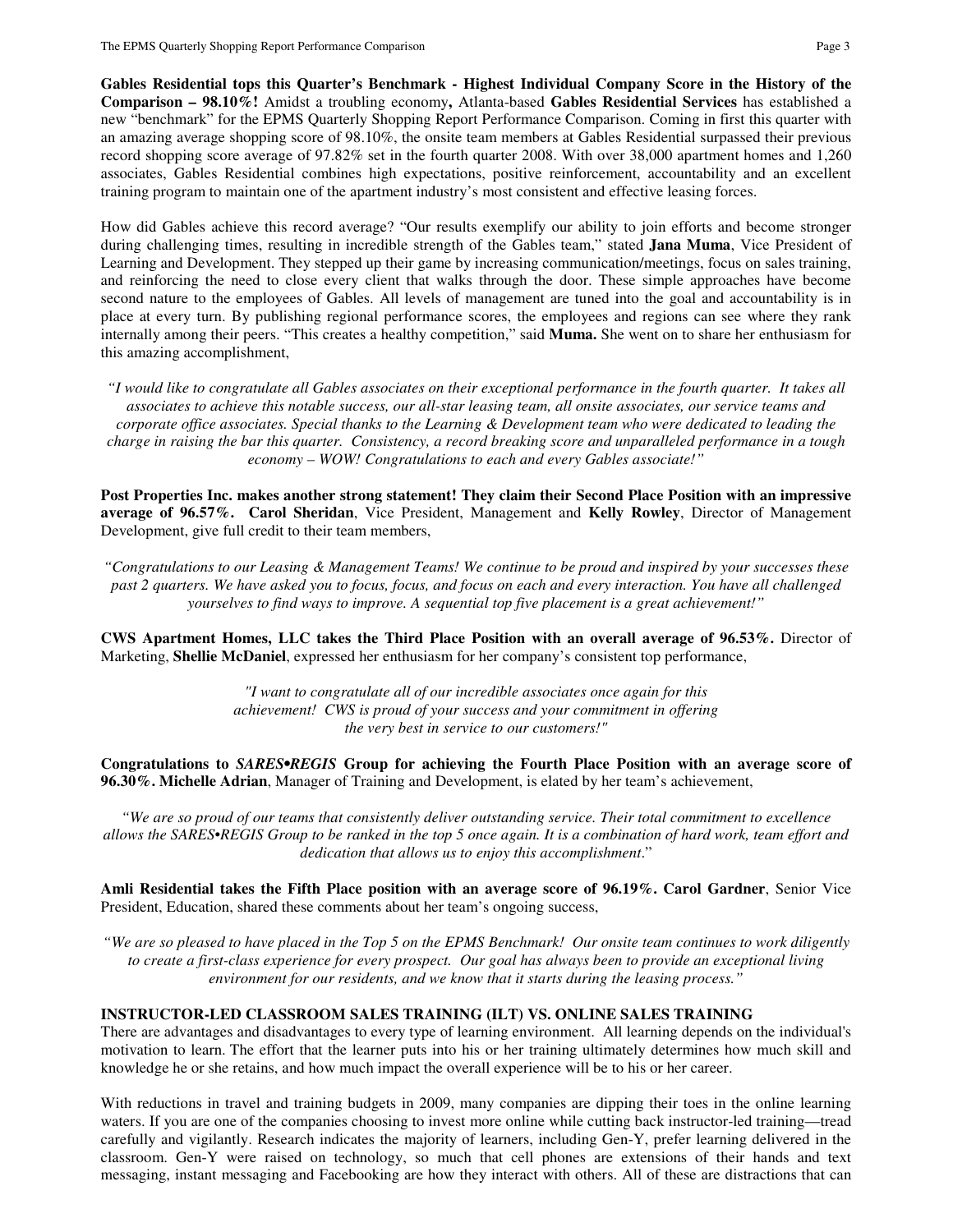quickly get in the way of the learning process. In the classroom, you are forced to be more focused. In addition, research shows the interaction and quality of recall and learning increase with an interactive learning environment that classroom education offers. While tight budgets may seem to dictate strict adherence to online training, smart operators recognize quality learning most often occurs in a live classroom.

## **FEEDBACK SHARED EPMS CLIENTS**

At a brainstorming meeting hosted by EPMS in October, 2009, the following question was posed to invitees: "How are you delivering training to your employees?" The attendees cited classroom training as one of the most effective training methods available. In fact, of the 17 participating companies, 63% of their training remains instructor-led. Blended learning, using both classroom and online training, was most often cited as used to train compliance, risk management courses, and standard operating procedures. Attendees noted that for the purpose of compliance and risk management, stand-alone online learning courses seemed to adequately meet the needs of their associates. Online learning in these situations is often superior to classroom, as online modules more often confirm, test and document the employees' understanding and future efforts to comply.

## **THE PROS AND CONS OF INSTRUCTOR-LED CLASSROOM SALES TRAINING**

While economic factors have forced some companies to reduce classroom training and increase their online learning, others have made bold decisions to reduce online learning, returning to the traditional classroom. Why? Companies reported that stand-alone online learning was not working.

Companies reported that there was a clear disconnect when trying to utilize online learning to train sales and soft skills. Selling skills in particular tended to be the least online-suited component, as learning how to sell is considered **experiential learning or learning by doing.** The most effective training appears to takes place in two ways: 1) On the job (OJT) as an associate shadows a senior sales person who provides guidance and feedback; or 2) In an instructor-led environment where typical sales situations are role-played by team members.

## *In Support of Instructor- Led Classroom Sales Training:*

- Student-to-student interactions.
- Camaraderie and collaboration. Salespeople work through real-world cases and leasing issues together, ideas flow and insight is gained.
- First-hand interactions with the trainer allow the student to gain feedback and suggestion in a safe, relevant environment.
- Non-verbal cues show the trainer whether learning transfer is actually taking place--cues not visible over the Internet.

## *The Deficiencies of Instructor- Led Classroom Sales Training:*

- More vocal students may dominate discussions, limiting quieter personalities in their communication and exchange of ideas.
- Larger groups make it difficult for the trainer to isolate learning deficiencies.
- Costs: Onsite employees take time away from their sites; trainers incur the cost of travel and transportation.

## **ROLE-PLAYING**

When employed correctly, role-playing increases leasing success, identifies sales skill gaps and helps manage sales stress. What is sales stress? Sales stress generally exists during the client interaction, when a leasing professional loses control of his or her verbal responses. The result is an interaction where the leasing professional "shoots from the hip," and loses control of the leasing process. Sales stress results from being unprepared to respond to the client's questions.

Role-playing is a training tool implemented to improve sales performance. Through role-playing, a leasing professional simulates the leasing cycle, client interactions, and the flow of sales dialogue. Role-playing helps the associate build and recall proactive responses. By using role-playing as an experiential training tool, leasing professionals anticipate client objections before they happen to help them develop specific talking points to increase their sales closing ratio.

Leasing professionals do not close leases with multiple-choice answers; that is, what looks great on paper may not play out well with a real client. Traditional testing tests a leasing professional's knowledge but reveals little about how he or she will react in certain situations with real clients. Testing may have its place but role-playing and practicing is KEY to the leasing professional's confidence and competence. A comfortable and confident leasing professional puts clients at ease and leases more apartments. Leasing is acting, and all acting must be practiced. Not just once but every day! Imagine an actor who does not rehearse or an NFL football player who practices a difficult play only once. You can guess their results.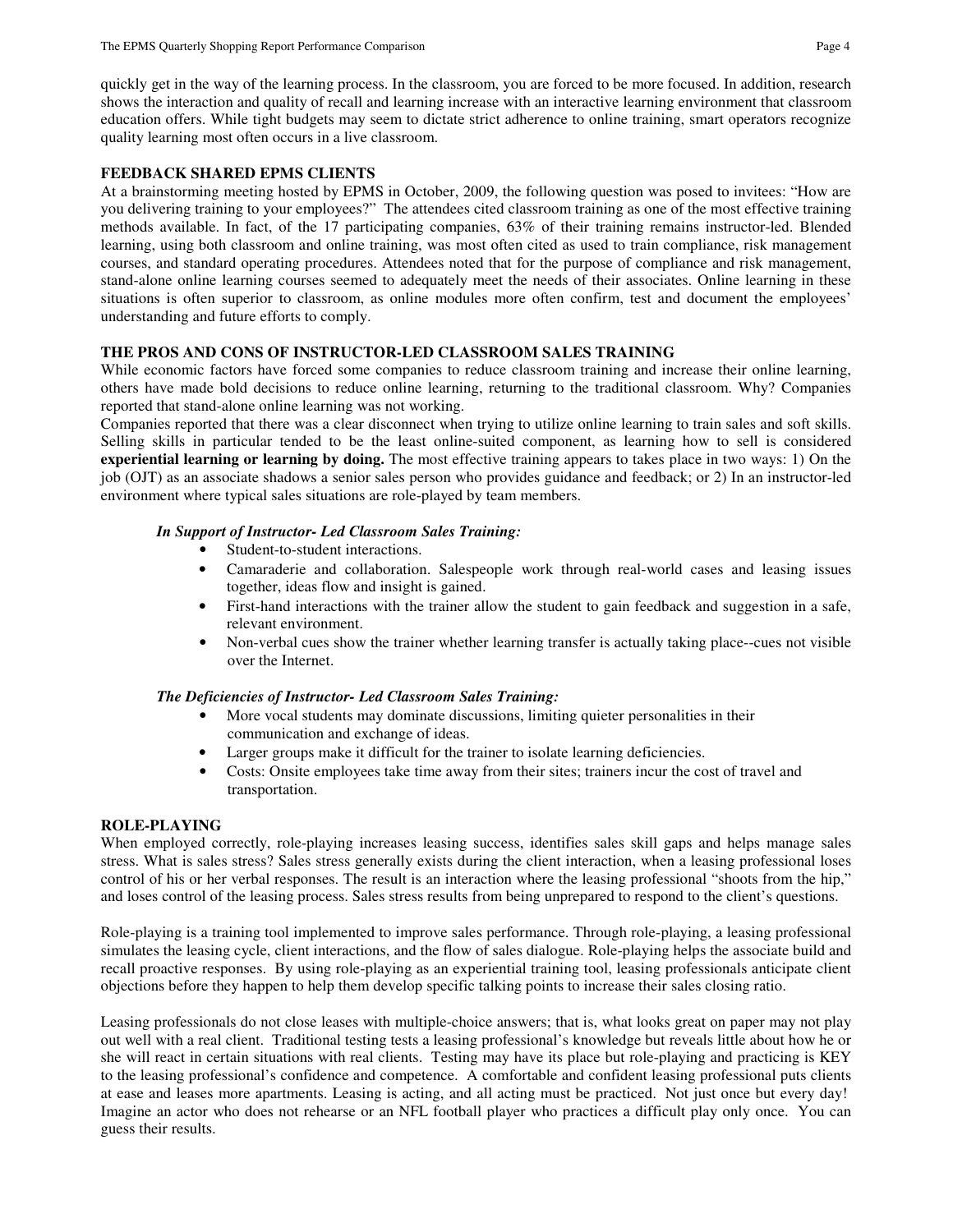- Make role-playing "real": Leasing professionals must learn to handle pressure (and stress) when answering difficult questions from clients. They should confidently answer questions about their community that underscore the value, price, and feature/benefits, etc. Create tough, real-life role plays that make your leasing professional ready for any client.
- List your top ten leasing objections and use them during role playing: Value is communicated based on your ability to show the client how you can help fix their problem; remember, they need a new home. Always role-play your 10 toughest objections, teaching the leasing professional how to offer solutions, redirect, and ultimately help your client.
- **Video record role playing sessions:** Role-playing is a reusable, educational tool that can be listened to over and over again. By recording your role playing session, you can later document great sales objection responses and disseminate them in written form to your leasing team.
- **Pay attention to each leasing professional's role-playing strengths and weaknesses:** If a leasing professional crumbles under the pressure of leasing role playing with their peers, how will they perform in person? Through role-playing, identify and coach your team member to success while building confidence in their ability.

## **THE PROS AND CONS OF ONLINE SALES TRAINING**

Is there a place for online leasing sales training? Yes. The online value may lie in the ability for a leasing professional to focus on one particular sales skill. Breaking each sales step down into its smallest component can be helpful. A person can spend as much time (or as little time) within each module, to perfect their own skill for that particular step. Such online interactive courses may help the leasing professional feel more comfortable with the skill while gathering their courage to actually try the approach. The online format may also have value to prepare trainees for their ILT class. Providing a basic overview can get everyone on the same page and prepare them for class.

## *In Support of Online Sales Training:*

- Allows for learning in distant or disadvantaged locations.
- Easy to access.
- Convenient to obtain course materials, tests, etc.
- Quick and easy transfer of information.
- Motivated learners are stimulated by this time saving alternative.

### *The Deficiencies of Online Sales Training:*

- Unmotivated learners either never start or do not finish their online training course.
- High initial costs; lack of IT infrastructure.
- Inadequate computer knowledge in students.
- Isolates trainees from personal interaction with a trainer and other participants.

Classroom training under the right conditions is still one of the most effective training methods available. The value of a live, instructor-led training experience is undeniable. If the trainer is a competent teacher who knows how to engage adult students so that they understand and retain the material, live classroom leasing training offers the most "bang" for your training buck. If given the option, a blended learning approach works well for sales skills training because it uses all the learning elements such as e-learning, instructor-led training, collaborative learning and coaching.

Thank you for your participation in the quarterly survey. We appreciate the feedback that you provide to make this report informative and a reliable resource to fellow industry peers. We hope you will find Ellis, Partners in Mystery Shopping to be not only the finest source for mystery shopping but also a training resource for your organization. Additional support and information can be found in "Resources" offered on our website, www.epmsonline.com.

Sincerely,

Joanna Ellis, CAPS President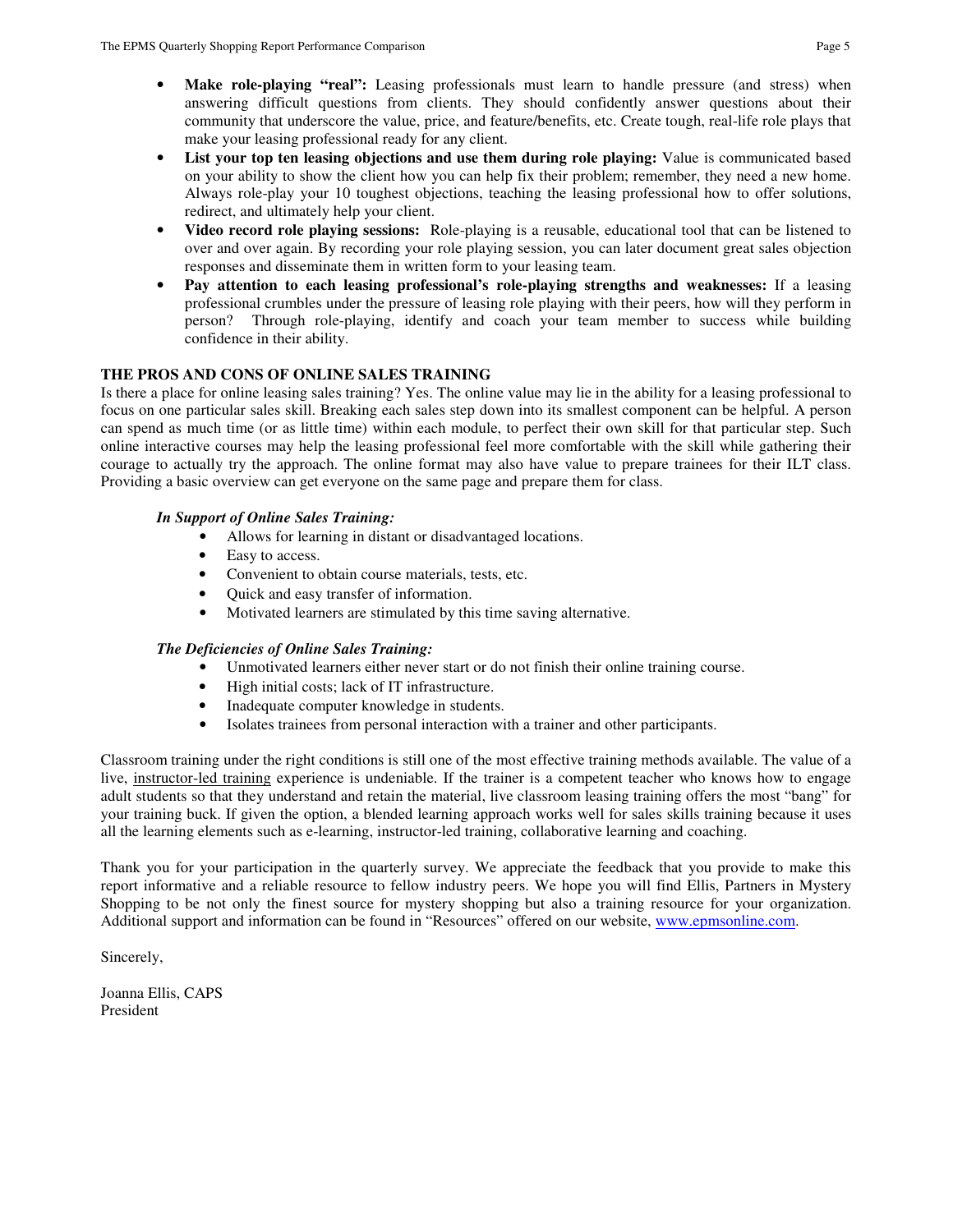

#### **SHOPPING REPORT PERFORMANCE COMPARISON FOURTH QUARTER, 2009MULTIFAMILY INDUSTRY BENCHMARK**

|                                    | <b>TELEPHONE</b><br><b>PRESENTATION</b> |                     | <b>ON-SITE</b><br><b>PRESENTATION</b> |                             |                  |                   |                                 |                       |                           |                     |                                 | <b>Participating Companies</b>      |                                       |
|------------------------------------|-----------------------------------------|---------------------|---------------------------------------|-----------------------------|------------------|-------------------|---------------------------------|-----------------------|---------------------------|---------------------|---------------------------------|-------------------------------------|---------------------------------------|
|                                    | Q1                                      | Q2                  | Q3                                    | Q4                          | Q5               | Q6                | Q7                              | Q8                    | Q9                        | Q10                 |                                 |                                     |                                       |
|                                    | Set<br><b>Appointment</b>               | Telephone<br>Number | First<br>Impression                   | Identify<br><b>Specific</b> | Discuss/<br>Show | Apt.<br>Condition | Feature/<br><b>Benefit Sell</b> | Overcome<br>Objection | Ask for<br><b>Deposit</b> | Lease from<br>Agent | <b>CLIENT</b><br><b>OVERALL</b> | <b>Alliance Residential Company</b> | <b>Lincoln Property Company</b>       |
|                                    |                                         |                     |                                       | <b>Needs</b>                | Property         |                   |                                 |                       |                           |                     | <b>AVERAGE</b>                  | Amli Residential                    | <b>Milestone Management</b>           |
| <b>QUESTION OVERALL AVERAGE</b>    | 96.14%                                  | 87.02%              | 95.75%                                | 94.62%                      | 95.28%           | 95.99%            | 94.79%                          | 96.68%                | 77.86%                    | 91.96%              | 92.61%                          | BH Management Services, Inc.        | <b>Mission Residential, LLC</b>       |
| <b>Gables Residential Services</b> | 99.72%                                  | 97.49%              | 99.16%                                | 98.04%                      | 98.88%           | 98.88%            | 99.72%                          | 99.44%                | 92.18%                    | 97.49%              | 98.10%                          | <b>Bozzuto &amp; Associates</b>     | Pinnacle                              |
| <b>Post Properties</b>             | 95.00%                                  | 90.00%              | 99.29%                                | 97.14%                      | 98.57%           | 99.29%            | 98.57%                          | 100.00%               | 90.00%                    | 97.86%              | 96.57%                          | <b>BRE Properties</b>               | <b>Post Properties</b>                |
| <b>CWS Apartment Homes, LLC</b>    | 97.96%                                  | 93.88%              | 97.96%                                | 100.00%                     | 97.96%           | 97.96%            | 95.92%                          | 100.00%               | 83.67%                    | 100.00%             | 96.53%                          | Capreit                             | <b>Prometheus Real Estate Group</b>   |
| <b>SARES-REGIS Group</b>           | 98.00%                                  | 91.00%              | 98.00%                                | 91.00%                      | 99.00%           | 100.00%           | 99.00%                          | 98.00%                | 92.00%                    | 97.00%              | 96.30%                          | <b>Capstone Real Estate</b>         | <b>RAM Partners, LLC</b>              |
| Amli Residential                   | 98.90%                                  | 91.16%              | 97.79%                                | 96.13%                      | 97.79%           | 98.34%            | 98.90%                          | 98.90%                | 87.85%                    | 96.13%              | 96.19%                          | <b>Carmel Partners</b>              | <b>SARES-REGIS Group</b>              |
| <b>CLIENT 6</b>                    | 97.63%                                  | 92.46%              | 98.49%                                | 98.71%                      | 100.00%          | 96.98%            | 95.04%                          | 97.84%                | 88.15%                    | 95.26%              | 96.06%                          | <b>Colonial Properties Trust</b>    | <b>Sequoia Equities</b>               |
| <b>CLIENT 7</b>                    | 97.50%                                  | 88.75%              | 96.25%                                | 98.75%                      | 98.75%           | 96.25%            | 98.75%                          | 97.50%                | 91.25%                    | 96.25%              | 96.00%                          | <b>CTL Management. Inc.</b>         | <b>Simpson Property Group</b>         |
| <b>CLIENT 8</b>                    | 100.00%                                 | 90.20%              | 100.00%                               | 98.04%                      | 92.16%           | 100.00%           | 100.00%                         | 96.08%                | 86.27%                    | 96.08%              | 95.88%                          | <b>CWS Apartment Homes</b>          | The Bainbridge Companies              |
| <b>CLIENT 9</b>                    | 100.00%                                 | 91.59%              | 99.07%                                | 98.13%                      | 96.26%           | 97.20%            | 97.20%                          | 95.33%                | 83.18%                    | 97.20%              | 95.51%                          | E & S Ring Corporation              | <b>UDR</b>                            |
| <b>CLIENT 10</b>                   | 100.00%                                 | 86.36%              | 95.45%                                | 88.64%                      | 100.00%          | 100.00%           | 97.73%                          | 97.73%                | 86.36%                    | 97.73%              | 95.00%                          | <b>Fogelman Management Group</b>    | Venterra Realty                       |
| <b>CLIENT 11</b>                   | 97.03%                                  | 85.15%              | 96.04%                                | 98.02%                      | 97.03%           | 97.03%            | 96.04%                          | 100.00%               | 86.14%                    | 93.07%              | 94.55%                          | <b>Gables Residential</b>           | <b>Village Green Companies</b>        |
| <b>CLIENT 12</b>                   | 97.89%                                  | 89.08%              | 96.13%                                | 93.66%                      | 97.18%           | 97.54%            | 97.54%                          | 96.48%                | 83.80%                    | 94.72%              | 94.40%                          | <b>Greystar Management Services</b> | <b>Waterton Residential</b>           |
| <b>CLIENT 13</b>                   | 98.00%                                  | 90.00%              | 94.00%                                | 94.00%                      | 98.00%           | 98.00%            | 98.00%                          | 98.00%                | 84.00%                    | 92.00%              | 94.40%                          | <b>Kettler Management</b>           | <b>Weidner Apartment Homes</b>        |
| <b>CLIENT 14</b>                   | 98.67%                                  | 85.33%              | 97.33%                                | 97.33%                      | 94.67%           | 94.67%            | 94.67%                          | 100.00%               | 81.33%                    | 94.67%              | 93.87%                          | Legacy Partners Residential, Inc.   |                                       |
| <b>CLIENT 15</b>                   | 96.67%                                  | 96.67%              | 98.33%                                | 96.67%                      | 93.33%           | 93.33%            | 96.67%                          | 100.00%               | 60.00%                    | 100.00%             | 93.17%                          |                                     | * Representing 4,092 shopping reports |
| CLIENT 16                          | 96.61%                                  | 84.75%              | 96.61%                                | 93.22%                      | 94.92%           | 98.31%            | 96.61%                          | 94.92%                | 77.97%                    | 91.53%              | 92.54%                          |                                     |                                       |
| <b>CLIENT 17</b>                   | 95.54%                                  | 92.86%              | 96.43%                                | 98.21%                      | 91.07%           | 92.86%            | 95.54%                          | 96.43%                | 72.32%                    | 93.75%              | 92.50%                          |                                     |                                       |
| <b>CLIENT 18</b>                   | 93.27%                                  | 86.54%              | 98.08%                                | 99.04%                      | 97.12%           | 93.27%            | 94.23%                          | 94.23%                | 76.92%                    | 92.31%              | 92.50%                          |                                     |                                       |

**Benchmark 1st Place CompanyGables Residential ServicesJana MumaVice President of Learning and Development** *"I would like to congratulate all Gables associates on their exceptional performance in the fourth quarter. It takes all associates to achieve this notable success, our all-star leasing team, all onsite associates, our service teams and corporate office associates. Special thanks to the Learning & Development team who were dedicated to leading the charge in raising the bar this quarter. Consistency, a record breaking score and unparalleled performance in a tough economy – WOW! Congratulations to each and every Gables associate!"*